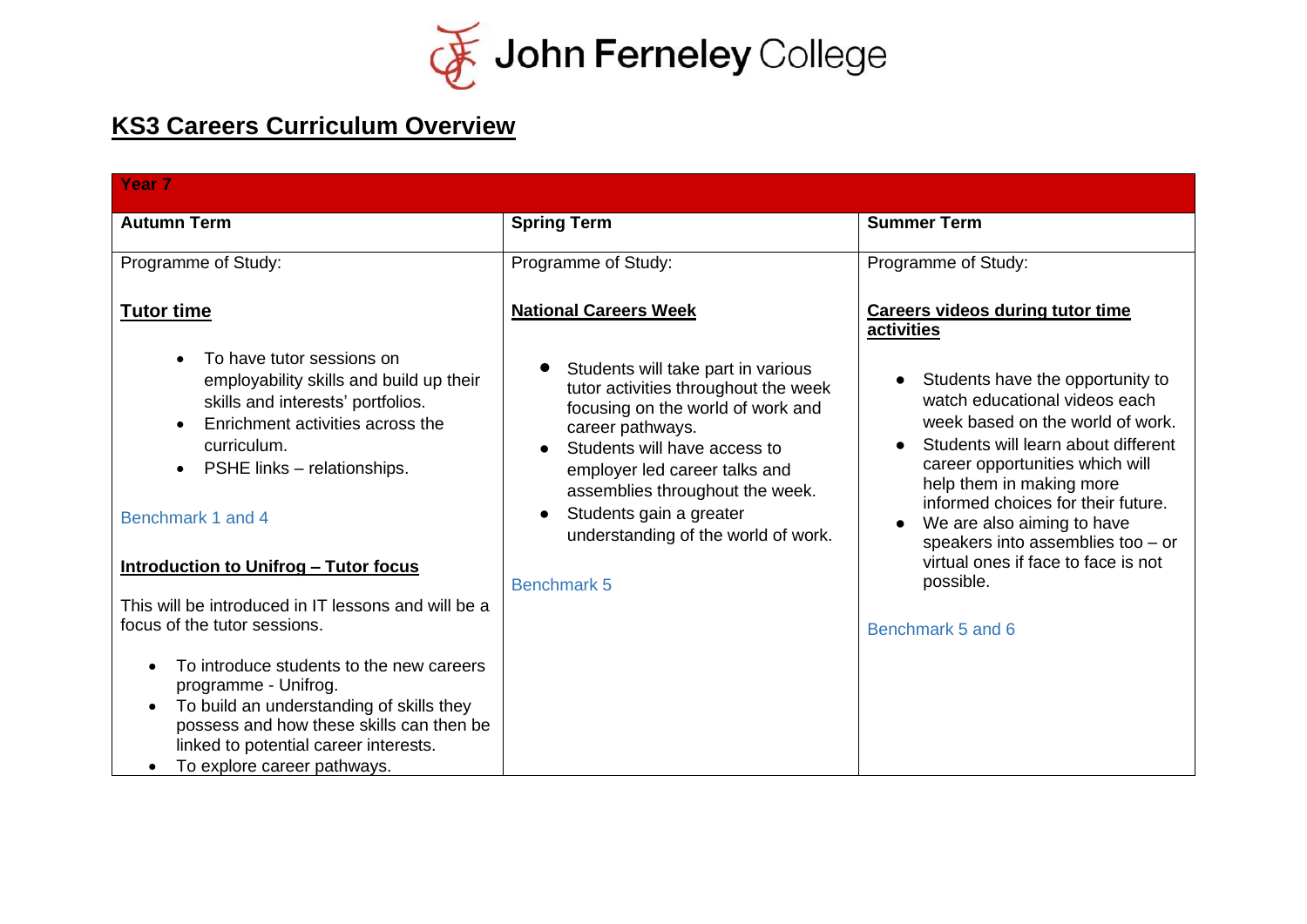

| To gain a greater understanding of the<br>world of work.<br>The different moments of choice they'll<br>$\bullet$<br>face throughout their school life.<br>How they will need to develop themselves<br>before entering the world of work.<br>How Unifrog will help them learn about<br>employers and the world of work.<br>How Unifrog will help give them tools to<br>use along their journey. |  |
|------------------------------------------------------------------------------------------------------------------------------------------------------------------------------------------------------------------------------------------------------------------------------------------------------------------------------------------------------------------------------------------------|--|
| Benchmark 1 and 4                                                                                                                                                                                                                                                                                                                                                                              |  |

| <b>Year 8</b>                                                                                                                                                                                                                                                                   |                                                                                                                                                                                                                                         |                                                                                                                                           |
|---------------------------------------------------------------------------------------------------------------------------------------------------------------------------------------------------------------------------------------------------------------------------------|-----------------------------------------------------------------------------------------------------------------------------------------------------------------------------------------------------------------------------------------|-------------------------------------------------------------------------------------------------------------------------------------------|
| <b>Autumn Term</b>                                                                                                                                                                                                                                                              | <b>Spring Term</b>                                                                                                                                                                                                                      | <b>Summer Term</b>                                                                                                                        |
| Programme of Study:                                                                                                                                                                                                                                                             | Programme of Study:                                                                                                                                                                                                                     | Programme of Study:                                                                                                                       |
| Unifrog:                                                                                                                                                                                                                                                                        | <b>National Careers Week</b>                                                                                                                                                                                                            | <b>Assemblies</b>                                                                                                                         |
| Students will be using Unifrog to add<br>to their interests' profile and to<br>research different career paths and<br>options.<br>Tutor time activities.<br>In career sessions the focus will be on<br>developing the soft skills and<br>employability skills and understanding | Students will take part in various tutor<br>activities throughout the week<br>focusing on the world of work and<br>career pathways.<br>Students will have access to employer<br>led career talks and assemblies<br>throughout the week. | Students will have access to<br>employers and the world of work<br>through both tutor activities and<br>assemblies.<br><b>Benchmark 5</b> |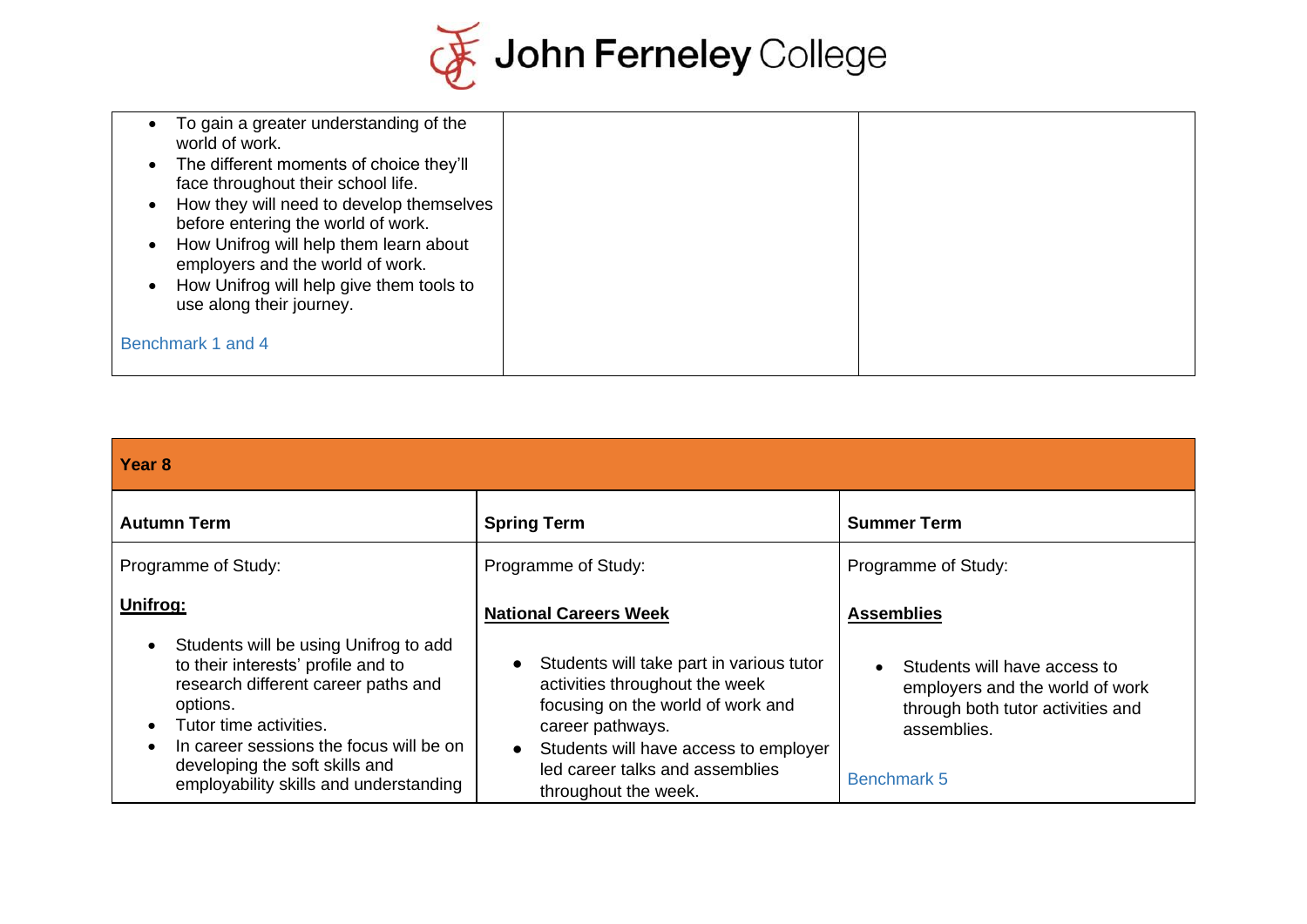

| how they can build and develop these<br>throughout the curriculum and<br>extracurricular activities.                                                                                                                                                                                                                                                                                                                              | Benchmark 5 | Careers videos through tutor time<br>activities                                                                                                                                                                                                   |
|-----------------------------------------------------------------------------------------------------------------------------------------------------------------------------------------------------------------------------------------------------------------------------------------------------------------------------------------------------------------------------------------------------------------------------------|-------------|---------------------------------------------------------------------------------------------------------------------------------------------------------------------------------------------------------------------------------------------------|
| <b>National Apprenticeship Week</b><br>To give students an introduction to<br>apprenticeships and the wide variety<br>of apprenticeship opportunities there<br>are available to them, grades students<br>need to be achieving and what<br>employers are looking for in terms of<br>key skills.<br>Students will have access to various<br>employer led activities through<br>assemblies and talks focusing on<br>apprenticeships. |             | Students have the opportunity to<br>watch educational videos each week<br>based on the world of work.<br>Students will learn about different<br>career opportunities which will help<br>them in making more informed<br>choices for their future. |
| <b>Benchmark 5</b>                                                                                                                                                                                                                                                                                                                                                                                                                |             |                                                                                                                                                                                                                                                   |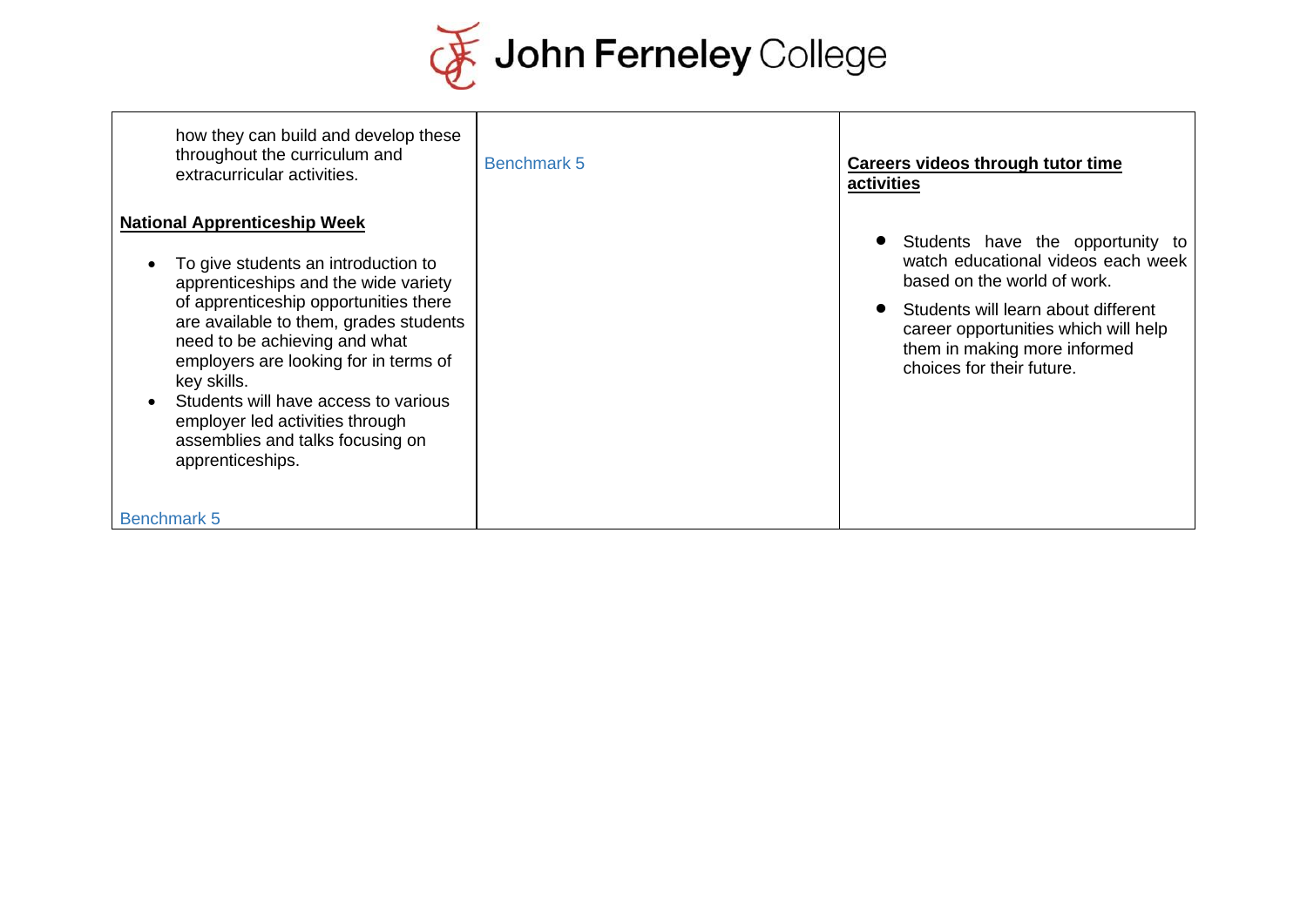

| Year 9                                                                                                                                                                                                                                                                                                                                                                                                                                                                                                                                                                                                                                                                                                                                                                                                                                           |                                                                                                                                                                                                                                                                                                                                                                                                                                                                                                                                                                                                                                               |                                                                                                                                                                                                                                                                                                                                                                                                                                                                                                                                                                                                                                                                     |
|--------------------------------------------------------------------------------------------------------------------------------------------------------------------------------------------------------------------------------------------------------------------------------------------------------------------------------------------------------------------------------------------------------------------------------------------------------------------------------------------------------------------------------------------------------------------------------------------------------------------------------------------------------------------------------------------------------------------------------------------------------------------------------------------------------------------------------------------------|-----------------------------------------------------------------------------------------------------------------------------------------------------------------------------------------------------------------------------------------------------------------------------------------------------------------------------------------------------------------------------------------------------------------------------------------------------------------------------------------------------------------------------------------------------------------------------------------------------------------------------------------------|---------------------------------------------------------------------------------------------------------------------------------------------------------------------------------------------------------------------------------------------------------------------------------------------------------------------------------------------------------------------------------------------------------------------------------------------------------------------------------------------------------------------------------------------------------------------------------------------------------------------------------------------------------------------|
| <b>Autumn Term</b>                                                                                                                                                                                                                                                                                                                                                                                                                                                                                                                                                                                                                                                                                                                                                                                                                               | <b>Spring Term</b>                                                                                                                                                                                                                                                                                                                                                                                                                                                                                                                                                                                                                            | <b>Summer Term</b>                                                                                                                                                                                                                                                                                                                                                                                                                                                                                                                                                                                                                                                  |
| Programme of Study:                                                                                                                                                                                                                                                                                                                                                                                                                                                                                                                                                                                                                                                                                                                                                                                                                              | Programme of Study:                                                                                                                                                                                                                                                                                                                                                                                                                                                                                                                                                                                                                           | Programme of Study:                                                                                                                                                                                                                                                                                                                                                                                                                                                                                                                                                                                                                                                 |
| <b>Business studies</b><br>Students will consider pathways after<br>half term.<br>They will also look at LMI and different<br>businesses and the skills needed. This<br>will help to inform their options choices<br>in the Spring term.<br>This will be in conjunction with<br>pathways and the school link.<br>Tutor time. This will also link to their<br>tutor time activities which will focus on<br>employability skills in term one.<br>Benchmark 4, 5 and 6<br><b>National Apprenticeship Week</b><br>To give students an introduction to<br>apprenticeships and the wide variety of<br>apprenticeship opportunities there are<br>available to them, grades students<br>need to be achieving and what<br>employers are looking for in terms of<br>key skills.<br>Students will have access to various<br>employer led activities through | Year 9 Options Evening - Careers Advice<br>and Guidance Support<br>Students have the opportunity to ask<br>questions and gain support and advice<br>in making their option choices.<br>Students have access to information<br>surrounding their career ideas.<br>This will also be followed up in tutor<br>time and business studies lessons.<br>Benchmark 3 and 8<br><b>National Careers Week</b><br>Students will take part in various tutor<br>activities throughout the week focusing<br>on the world of work and career<br>pathways.<br>Students will have access to employer<br>led career talks and assemblies<br>throughout the week. | <b>Access to employer led career</b><br>information and activities through tutor<br>time slots<br>Students have the opportunity to<br>engage with employers to have a<br>better understanding of the world of<br>work (this may be face to face<br>assemblies or it could be virtual), to<br>understand what employers are<br>looking for, to understand the different<br>pathways into a variety of careers and<br>the qualifications needed, gain<br>information on a wide range of<br>careers, challenge stereotypes,<br>update and accurate information and<br>work experience.<br><b>Benchmark 5</b><br><b>Careers videos through tutor time</b><br>activities |